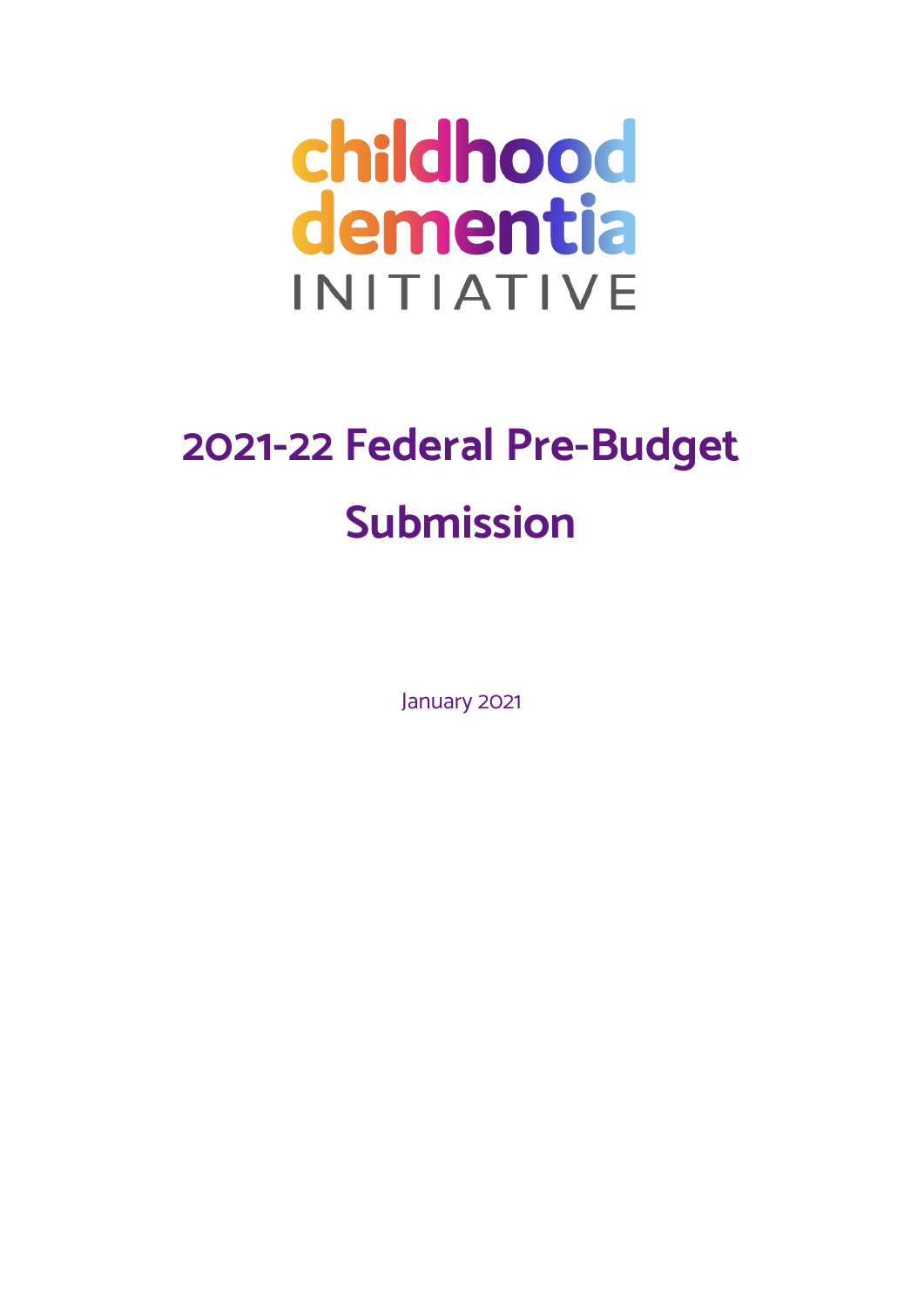# **Introduction**

# **About childhood dementia**

Dementia is usually only associated with the elderly. Sadly, children can also suffer from dementia. Today, there are an estimated 700,000 children and young people living with dementia worldwide. Their short lives are shaped by progressive brain damage, social isolation, pain and suffering. Most will not live to adulthood, some will die in their infant years.

Childhood dementia is more common than you might think. It is estimated that 1 in 2,800 children are born with a childhood dementia disorder, that is more common than well-known disorders like cystic fibrosis (1 in 2,874 live births)<sup>1</sup>.

Childhood dementia is caused by more than 70 genetic conditions with shared presentation and mechanisms such as Batten disease, Sanfilippo syndrome, Niemann-Pick disease, Tay-Sachs disease, metachromatic leukodystrophy, Rett syndrome and some mitochondrial disorders. Childhood dementia disorders are neurodegenerative, progressive, severe, and devastating. They are complex disorders with high care needs, which result in poor quality of life for patients and impact entire families. Alarmingly, less than 5% of these 70 childhood dementia disorders have treatments.

# The alarming statistics<sup>2</sup>

- Childhood dementia is caused by more than **70 individual genetic conditions**.
- **Fewer than 5%** of the conditions causing childhood dementia have a treatment.
- **One in 2,800** children born will develop childhood dementia.
- Collectively, the life expectancy for childhood dementia is estimated to be **28 years**. Many die in early childhood, even infancy.

For Australians the impact is:

- Each year, **129 babies are born** with a condition that will lead to childhood dementia. That is one born every 3 days.
- An estimated **2,273 Australians currently suffer from** childhood dementia. This prevalence is similar to that for motor neurone disease (2094 Australians in 2015)<sup>3</sup>.
- Every year more than **90 young Australians die**, having lived their short lives suffering from childhood dementia. This is comparable to the number of deaths from cancer in children<sup>4</sup>.
- The total economic cost of childhood dementia in Australia is **\$389 million annually**. The cost to the families who love these children is immeasurable.

<sup>1</sup> Massie RJ, Olsen M, Glazner J, Robertson CF and Francis I (2000) 'Newborn screening for cystic fibrosis in Victoria: 10 years' experience (1989–1*998)'*. *Med J Aust*; 172: 584-587.

 $2$  Tilden D, Valeri M and Ellis M (2020) 'Childhood dementia in Australia: quantifying the burden on patients, carers, the healthcare system and our socie[ty](http://www.childhooddementia.org/burdenstudy)'. Report for Childhood Dementia Initiative. *THEMA Consulting Pty Ltd*. <https://www.childhooddementia.org/burdenstudy>

 $^3$  Deloitte Access Economics Report (2015) 'Economic analysis of motor neurone disease in Australia' Report for Motor Neurone Disease Australia, Canberra.

[https://www.mndaust.asn.au/Influencing-policy/Economic-analysis-of-MND-\(1\)/Economic-analysis-of-MND-in-Australia.aspx](https://www.mndaust.asn.au/Influencing-policy/Economic-analysis-of-MND-(1)/Economic-analysis-of-MND-in-Australia.aspx) <sup>4</sup> Australian Institute of Health and Welfare (2020) 'Australia's children'. Cat. no. CWS 69. Canberra: AIHW.

<https://www.aihw.gov.au/reports/children-youth/australias-children/contents/health/cancer-incidence-and-survival.>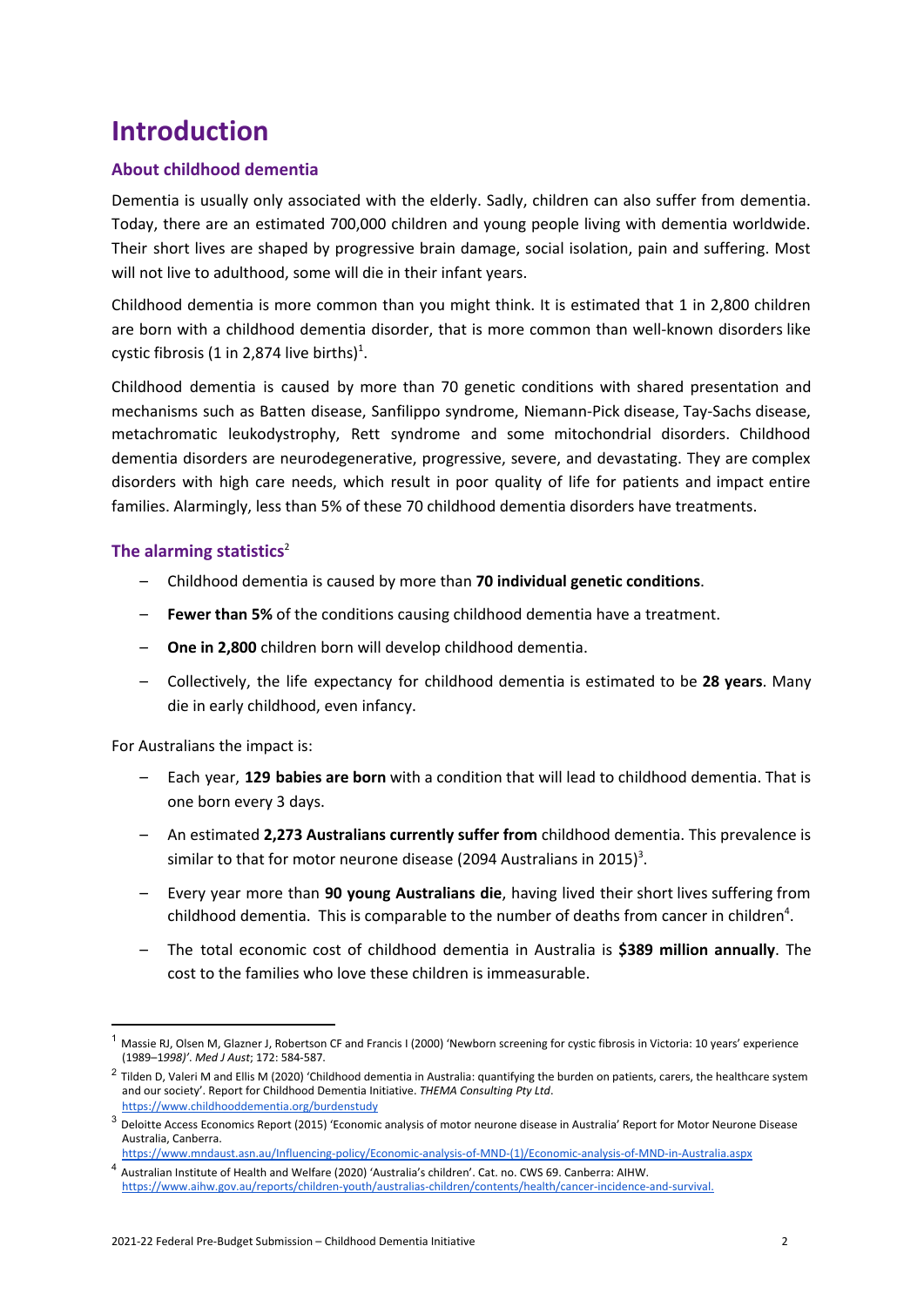Globally the impact of childhood dementia<sup>5</sup> is:

- Each year, 50,000 babies are born with a condition that will lead to childhood dementia.
- An estimated 700,000 individuals currently live with childhood dementia.
- Annually, 48,300 children and young people die prematurely.

# **Childhood Dementia: Overlooked and under-researched**

Childhood dementia has received little recognition, and little research investment from major funding bodies. To illustrate this point, in the past 3 years the NHMRC has granted 38 times more research dollars to motor neurone disease (\$17.9 million versus \$475,000) and 29 times more research dollars to cystic fibrosis (\$13.8 million). This is despite the similar prevalence of childhood dementia and motor neuron disease and the similar incidence of childhood dementia and cystic fibrosis.

Research on childhood dementia is not just limited in resourcing, it is limited in scope too. Sadly the majority of childhood dementia disorders attract little to no research. Additionally, there is no research underway that considers them holistically with commonality of presentation and impact. For many of these rare disorders, holistic research of this kind is the only feasible way progress to treatments will be made.

In addition, children living with dementia and their caregivers experience unique challenges that are not well known nor well responded to within Australian health and social care systems. Quality of life is poor for these children, health and social care support is limited and multidisciplinary care is not coordinated.

All families impacted by childhood dementia deserve to receive an accurate and timely diagnosis, to have treatments that are available and accessible, and to benefit from improvements to their quality and length of life. In short, patients with childhood dementia deserve to live the best life possible. The lack of research, awareness and multidisciplinary support and care means children and families have little hope of this.

Childhood dementia is an unacceptable problem; it is time to transform the way we approach it. Children are dying, we need to act; fast.

# **Childhood Dementia Initiative**

## **Transforming the approach to childhood dementia**

The Childhood Dementia Initiative drives research and advocates to urgently disrupt the impact of the collective group of childhood dementia disorders on children, families and society at large.

<sup>&</sup>lt;sup>5</sup> Childhood Dementia Initiative Report (2020). Childhood Dementia: the case for urgent action. [https://www.childhooddementia.org/whitepaper.](https://www.childhooddementia.org/whitepaper)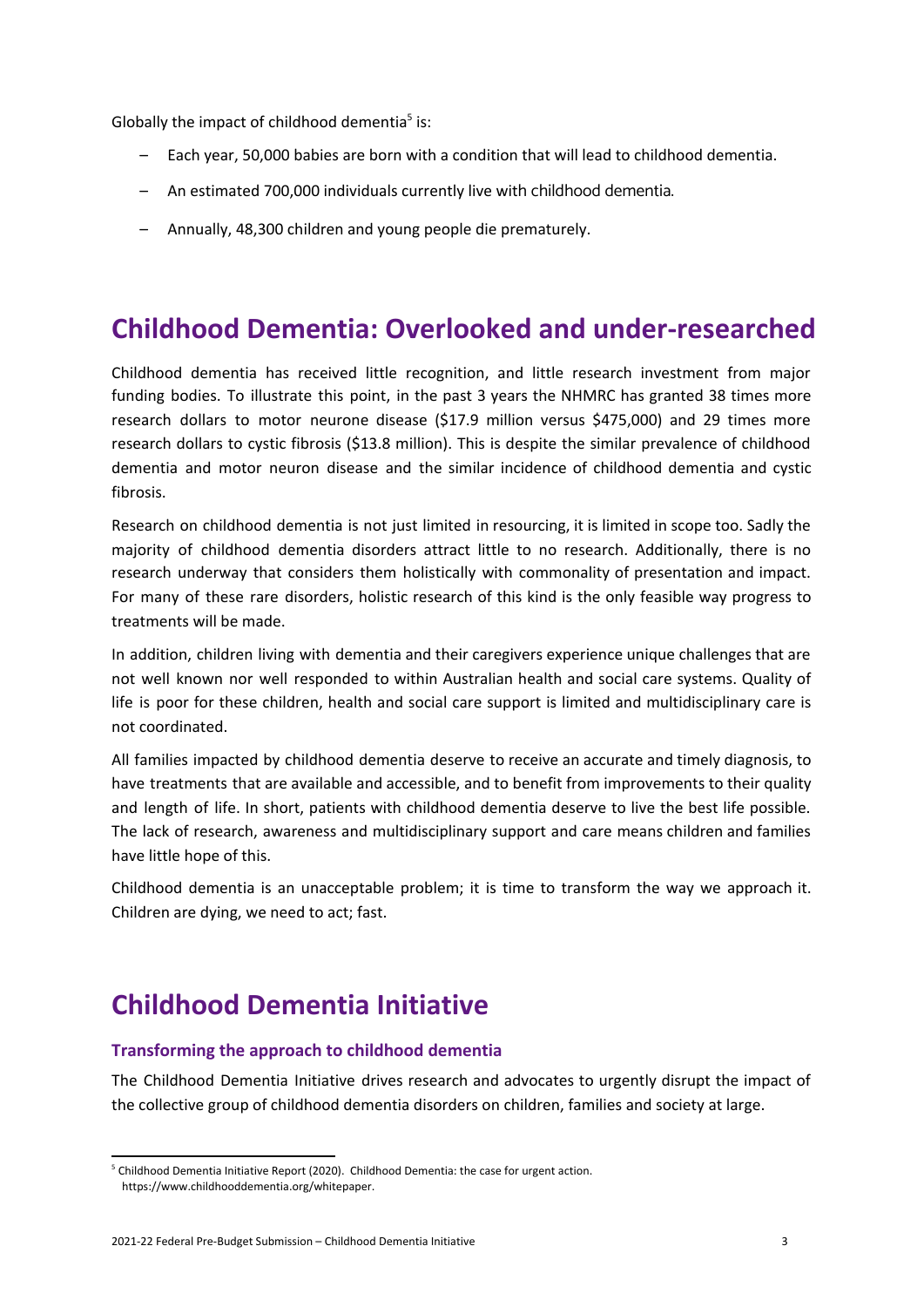It is timely that the Childhood Dementia Initiative was launched in 2020. *The National Strategic Action Plan for Rare Diseases <sup>6</sup>* was endorsed by the Australian Federal Government in February 2020. The Action Plan recognises the need to ensure that research into rare diseases is collaborative, person-centred and systematically addresses gaps.

Founded in Australia, the Initiative has a global strategy to drive systemic change across research, clinical care and support. The Initiative is leading the collective consideration of all childhood dementia disorders. This is key to enabling transformative, and to date unrealised, economies of scale and scope through the utilisation of common infrastructure and resources. Rare disease experts agree that cross indication approaches will lead to enhanced efficiencies and greater patient benefit<sup>7</sup>, accelerating the drug development pipeline for the individually rare childhood dementia disorders, but also delivering significant outcomes for the management and care of all children who suffer dementia.

The Childhood Dementia Initiative's leadership and Board have extensive experience in rare disease and childhood dementia research and first-hand experience and insights into the roadblocks and opportunities to make real progress for children with dementia:

- The Initiative is led by Megan Donnell, the Founding Director of the Sanfilippo Children's Foundation which, under her leadership transformed research into the little-known childhood dementia disorder, Sanfilippo syndrome. Megan pioneered new global partnerships, departed from traditional research funding models and secured funding for 24 distinct research projects, including a world-first gene therapy clinical trial. The Foundation today drives the world's first Sanfilippo research roadmap.
- The Initiative's Board of Directors includes Sean Murray, CEO and Founding Director of the Mito Foundation, a position he has held for the past 12 years. The Mito Foundation supports the Australian Mitochondrial disease community while driving research into mitochondrial disease, some subtypes of which are childhood dementia disorders.
- Tiffany Boughtwood, Managing Director of Australian Genomics, brings expert knowledge of the medical research sector to the Board of Directors. She manages the coordination, delivery and process evaluation of the \$80 million Australian Genomics program and has more than 25 years' experience in molecular biology and research management.

Progress on childhood dementia cannot be left only to individual patient groups. These organisations are severely under-resourced, and no matter how skilled and committed the researchers they engage, the progress they make will be limited without building collaborations across disorders. The Initiative has been established and tasked to meet this need. We look forward to working with the federal government to establish initiatives that will finally give relief and hope to those suffering childhood dementia.

The Initiative's approach and recommendations were outlined in a case for action published by the Childhood Dementia Initiative in November 2020<sup>8</sup>.

 $^6$  Rare Voices Australia (2020, Feb). National Strategic Action Plan for Rare Diseases. Australian Government Department of Health[.https://rva.blob.core.windows.net/assets/uploads/files/NationalStrategicAPRD.pdf](https://rva.blob.core.windows.net/assets/uploads/files/NationalStrategicAPRD.pdf)

<sup>7</sup> Brooks PJ, Tagle DA and Groft S (2014) 'Expanding rare disease drug trials based on shared molecular etiology'. *Nat Biotechnol*;32(6):515-8

 $8$  Childhood Dementia Initiative Report (2020). Childhood Dementia: the case for urgent action. [https://www.childhooddementia.org/whitepaper.](https://www.childhooddementia.org/whitepaper)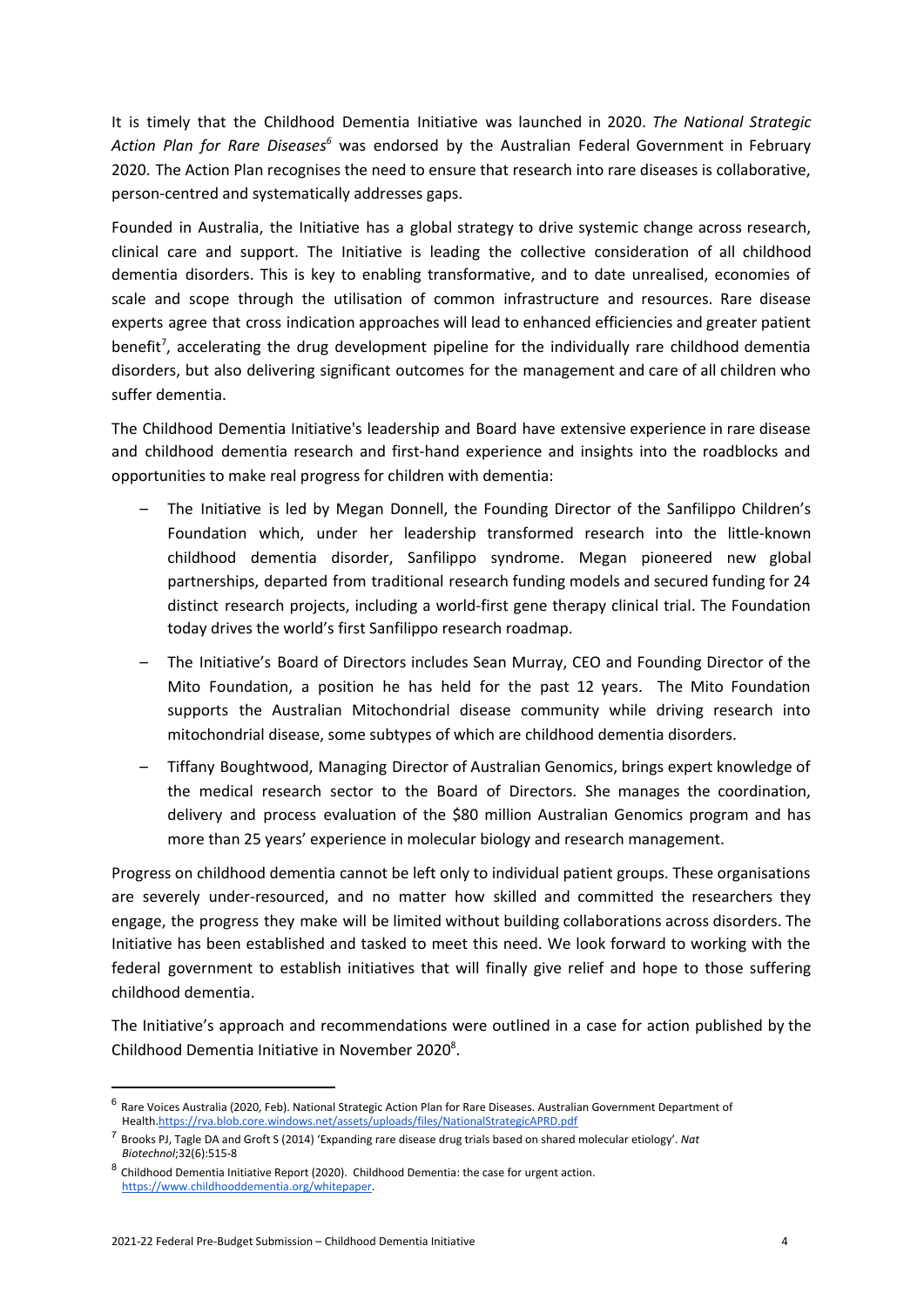# **Federal Funding Commitment**

The projects outlined in this pre-budget submission are designed to facilitate the systemic change, collaborations and research required to:

- 1. **Find therapeutic solutions** for childhood dementia.
- 2. **Improve the quality of life** for children living with dementia and their families.

The breakdown of funding sought for 2021/2022 is as follows:

|            | <b>Total 2021/22</b>       | \$2,2155,000 |
|------------|----------------------------|--------------|
| Priority 2 | Improve quality of life    | \$890,000    |
| Priority 1 | Find therapeutic solutions | \$1,325,000  |

# **Priority 1: Find therapeutic solutions**

# **Project 1.1: National Childhood Dementia Research Network**

There is currently little to no active research for the majority of the childhood dementia disorders and none that considers them holistically with commonality of presentation and impact. In order to accelerate progress towards therapies, a multi-disciplinary, collaborative effort is required.

The National Childhood Dementia Research Network will bring together leading researchers from around the country to work collaboratively on the development of therapeutic solutions for children suffering from dementia with the following key objectives:

- Establish, build and nurture collaborative research networks.
- Enable research that concurrently investigates multiple childhood dementia disorders.
- Support and promote the collaborative utilisation of technology, data and infrastructure for research.
- Develop platform technologies for advanced therapeutics.

This network will be managed by the Childhood Dementia Initiative and will include multidisciplinary representatives from leading research institutes, universities and hospitals nationally. Connections and support established for this network include experts from:

- Sydney Children's Hospital Network
- Australian Genomics/Murdoch Children's Research Institute
- University of Queensland
- Flinders University
- SAHMRI
- University of Adelaide

This network will comprise experts in fields such as gene therapy, genomics, high throughput drug screening and repurposing, small molecule drug design, biochemistry and regenerative medicine and will bring together the necessary skills for a holistic approach to solving childhood dementia. The network will also include researchers already working on individual childhood dementia disorders, clinician researchers and consumer and industry representatives.

## **Implementation cost: \$515,000 per annum for 3 years.**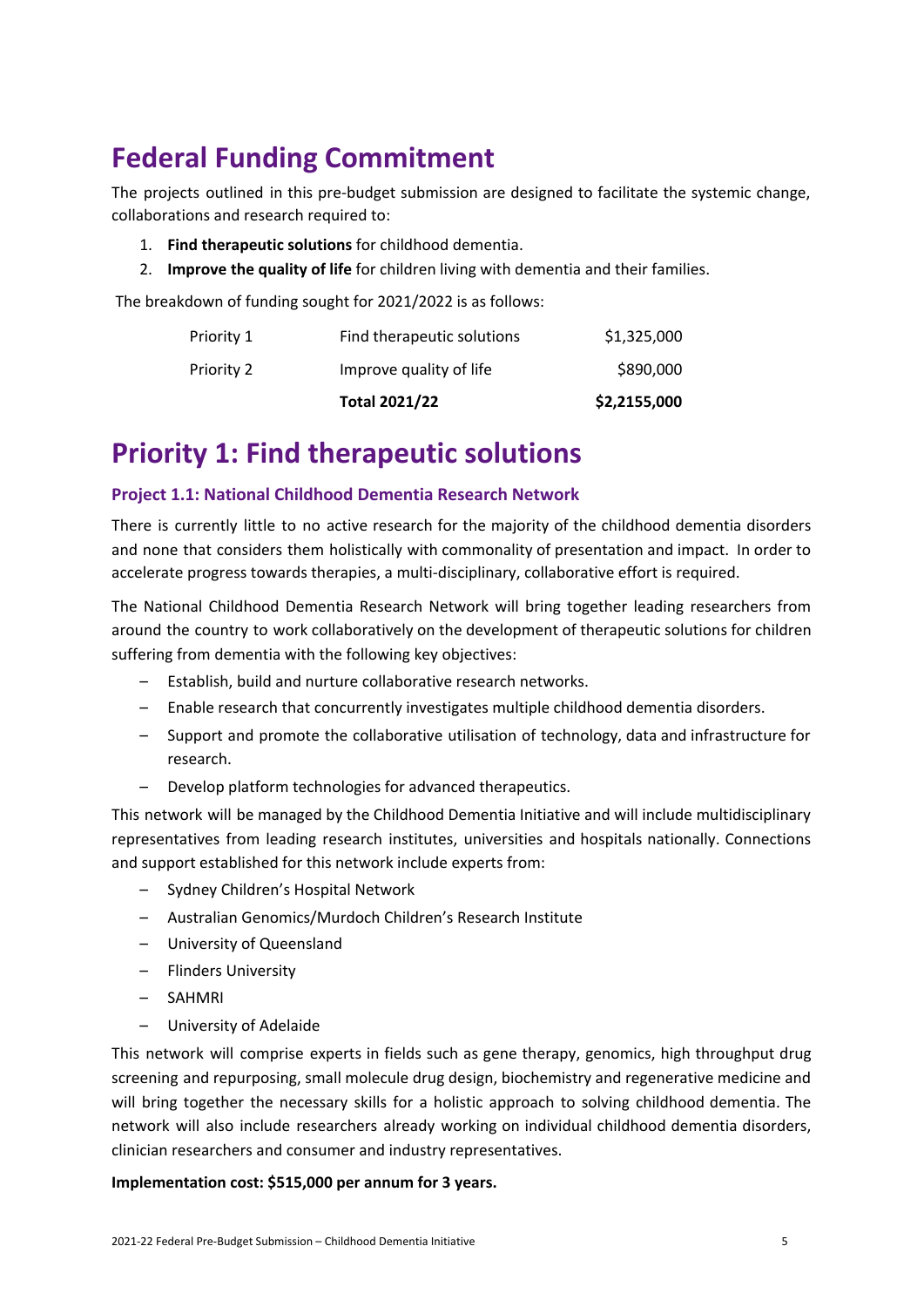## **Project 1.2: Global Childhood Dementia Solution Summit**

Convening the first ever summit dedicated to childhood dementia will bring leading minds together to share knowledge and novel ideas, and forge new collaborations. The National Childhood Dementia Research Network will be the starting point for invitations to this summit, their collaborators and other international experts will also be invited to attend. We estimate that 200 researchers will attend this 2 day summit.

Facilitated workshops at the summit will define childhood dementia research priorities and devise a strategy to accelerate the development of much needed therapeutics.

#### **Implementation cost: \$225,000.**

#### **Project 1.3: Build a drug screening platform for childhood dementia**

This project will develop pipelines for the repurposing of existing drugs to deliver fast relief to children with childhood dementia. Pioneering medical breakthroughs will be used to create neuronal cell models to serve as a cellular avatar of a person's brain. Using induced pluripotent stem cell (iPSC) technology, skin cells from an individual affected by childhood dementia will be engineered into neuronal cells and their health assessed with novel tools. These models will be used to test novel therapies and screen existing drug libraries to identify those that could be repurposed.

The project team has been working together since mid-2019 to create neuronal cell models and conduct a preliminary drug screen for one type of childhood dementia – Sanfilippo syndrome (MPS III). The team has demonstrated their ability to collaborate effectively and deliver project milestones.

This project aims to leverage the established infrastructure and collaborative team to identify individualised therapies for children with other types of childhood dementia, including but not limited to Batten disease and mitochondrial disease. This will expand the pipeline to benefit more types of childhood dementia and further develop and refine this pipeline for even wider application to all types of childhood dementia. This will achieve economies of scale by taking advantage of the already purchased equipment, streamlined protocols and established team.

The Project Delivery Team includes key leaders from the following institutions:

- Women's and Children's Hospital, Adelaide.
- Childhood Dementia Research Group, Flinders University, South Australia.
- Laboratory for Human Neurophysiology and Genetics, South Australian Health and Medical Research Institute (SAHMRI).
- Centre for Nanoscale BioPhotonics, University of Adelaide.

An experienced Project Manager employed by the Childhood Dementia Initiative will oversee and coordinate the activities of this project. Overall guidance and support for this project will be provided by an experienced international steering committee with expert representation for each critical project area: Clinical management; high-throughput drug screening; clinical translation.

#### **Implementation cost: \$585,000 for year 1 and \$475,000 for year 2.**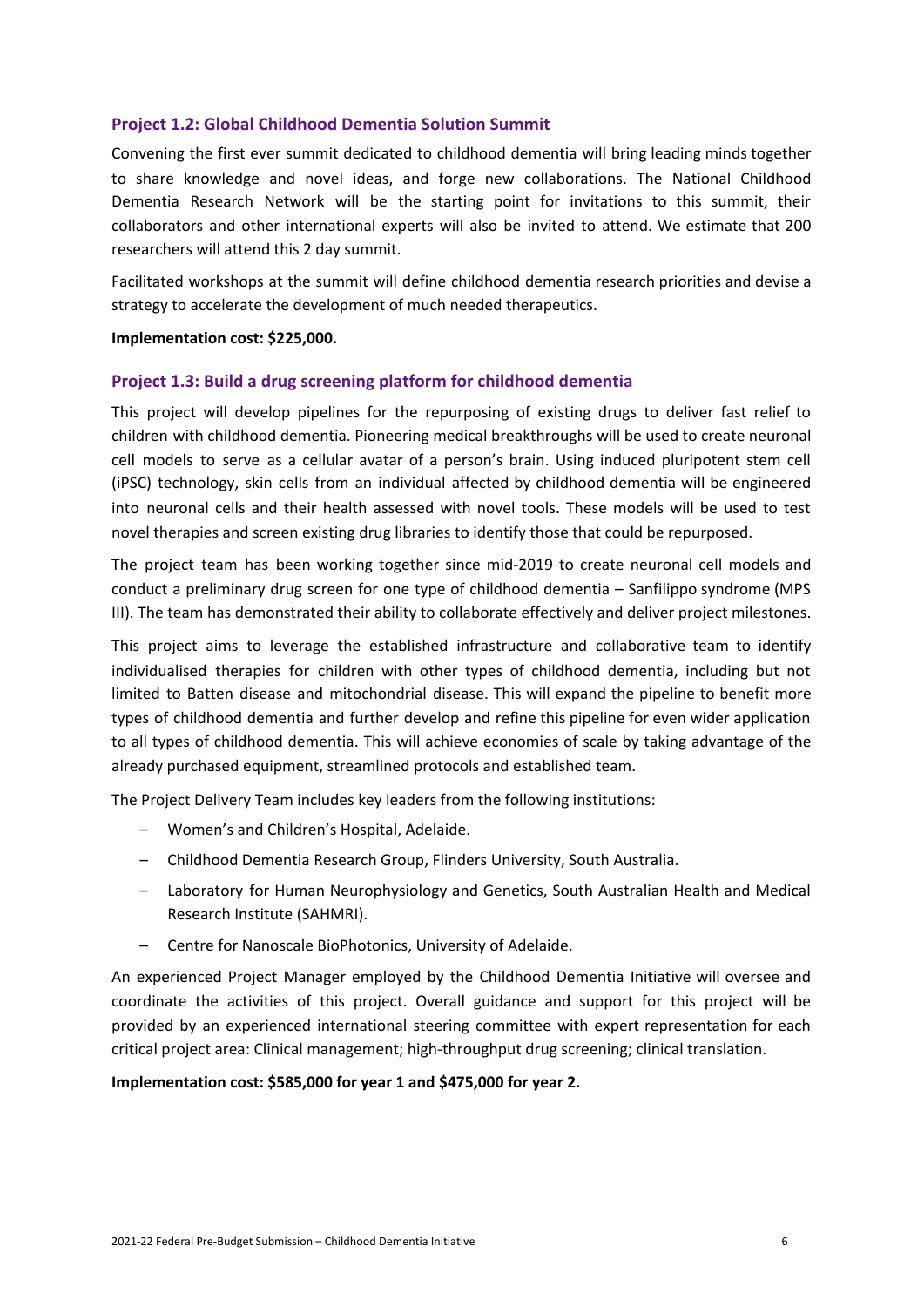# **Priority 2: Improve quality of life**

Families with children suffering from childhood dementia report that care and support is inadequate, poorly coordinated and inconsistently delivered. In order to advocate for and enable the systemic changes necessary to ensure consistent, equitable and accessible quality care and support, a thorough understanding of the needs and experiences of families impacted by childhood dementia is required. Additionally, a clear understanding of the current care provision and management across Australia is needed.

Achieving this will involve 2 key steps:

- 1. Establishing a National Childhood Dementia Consumer Network
- 2. Undertaking foundational research to evidence the:
	- Experience and unmet needs of those impacted by childhood dementia.
	- Current capacity of the health system caring for these children.

# **Project 2.1: National Childhood Dementia Consumer Network**

In 2020, the Childhood Dementia Initiative commissioned a burden of disease study<sup>9</sup> to quantify the prevalence, incidence and economic cost of childhood dementia in Australia. While the study revealed some significant impacts of childhood dementia, there has been little to no research into the lived experience of those impacted by childhood dementia.

Childhood Dementia Initiative is committed to involving consumers in all aspects of our work including health care policy, research, education and advocacy programs to improve the outcomes and experiences of people affected by childhood dementia. Engaging consumers will add a depth of knowledge that complements the organisational strategy with the reality and practicality of the consumer experience. It is well accepted that consumer engagement results in better health and research outcomes and a more trusted health system.

The National Childhood Dementia Consumer Network will bring together parents and primary caregivers from around the country to:

- Provide input on, and participate in, the research, health care policy, education and advocacy programs led by the Childhood Dementia Initiative.
- Inform foundational research projects that will aim to evidence the experiences and unmet needs of consumers.
- Bring the voice of families impacted by childhood dementia to external consultations. This could include, for example, consulting with Palliative Care Australia and PapCANZ on issues facing the childhood dementia community, to contribute to their work on a National Action Plan for Paediatric Palliative Care.

This network will be managed by the Childhood Dementia Initiative with access to external psychological support for consumers as required.

## **Implementation cost: \$245,000 for year 1 and \$175,000 for years 2 and 3.**

 $9$  Tilden D, Valeri M and Ellis M (2020) 'Childhood dementia in Australia: quantifying the burden on patients, carers, the healthcare system and our socie[ty](http://www.childhooddementia.org/burdenstudy)'. Report for Childhood Dementia Initiative. *THEMA Consulting Pty Ltd*. <https://www.childhooddementia.org/burdenstudy>